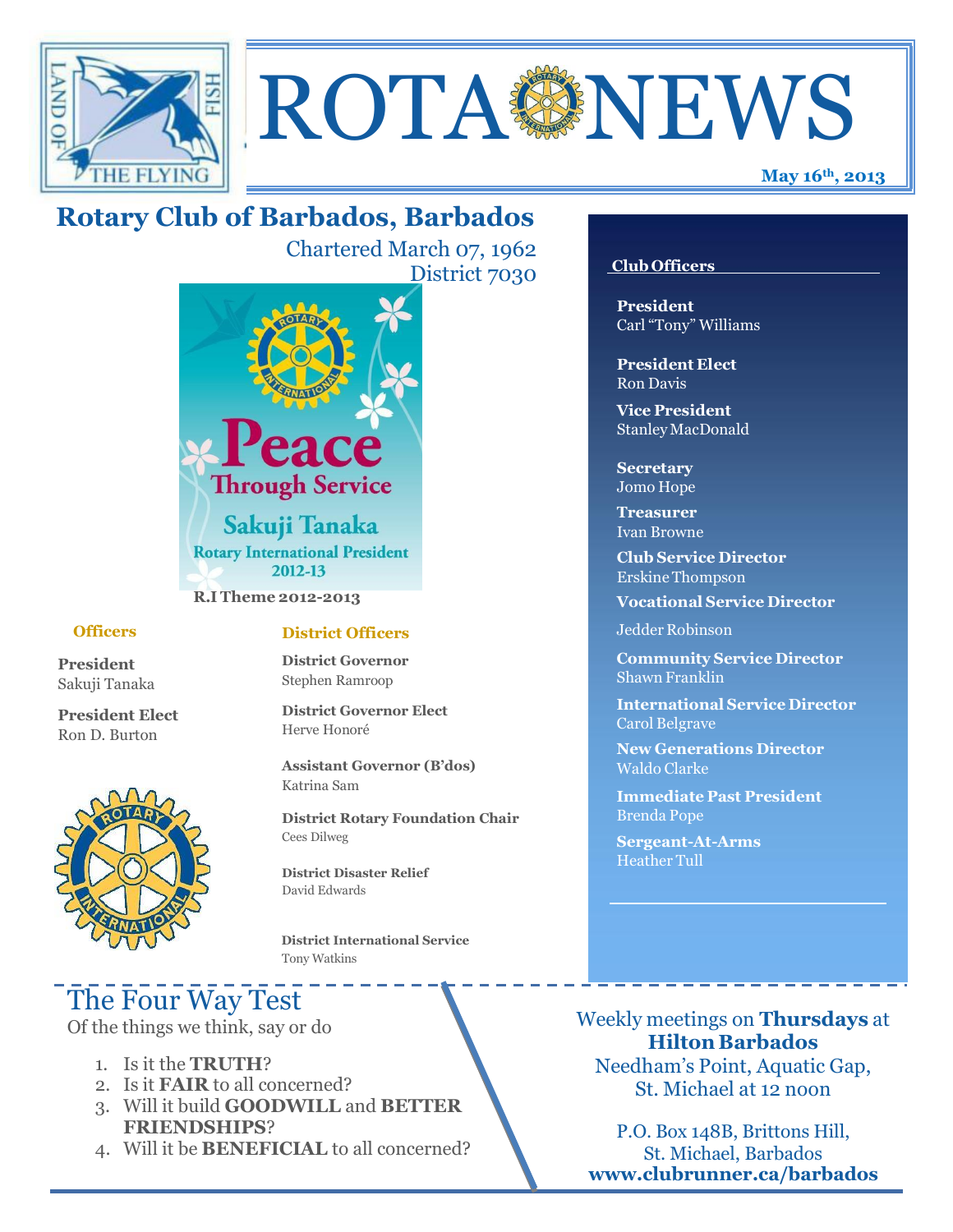### **An Evening of Fellowship**

On the evening of Friday May 10, 2013 President Elect Ron and Partner Suzanne hosted Rotarians and their Partners at their home. The event served the dual purpose of thanking Rotarians and Partners for support for the second FABBA GIRLS fund raising concert and an opportunity for fun and fellowship. Although final accounting for the concert is still a work in progress, PE Ron could confidently report to loud applause a surplus in excess of \$90,000 to be added to the funds for the School House for Special Needs Children. A short video presentation provided a preview of the plans to continue fund raising by bringing another celebrity group to Barbados for Rotary year 2013- 2014.

Rotarian Neal Griffith trumped his good fortune in winning one of the laptops raffled by PDG Ramroop at the District Conference 2013 by acceding to PE Ron's suggestion of an on the spot auction. When the spirited bidding reached \$800 it was PP Andrew's turn to further trump Rotarian Neal's generosity by donating the laptop to the School House.

Rotarian Steve Cozier became a major player in the evening's fellowship as Rotarians and Partners celebrated his Partner Mary's birthday by the "sticking" of a specially prepared cake. Ignoring the rude comments about the long lone candle in the middle of the cake, Rotarian Steve somewhat sheepishly expressed his love in the traditional kiss. Not even the unwelcome visit by a "small" centipede could daunt the spirits of Rotarians and Partners who gathered in groups enjoying the scrumptious goodies and imbibing in various spirits in full enjoyment of a lovely evening of fun and fellowship in celebration of another RCOB successful event. Kudos to PE Ron and Partner Suzanne for once again opening their homes and hospitality to celebrate Rotary.

#### **Photos**



#### Cutting of the birthday cake!



PE Ron Placing "A Candle" on the cake  $\odot$ 



It was truly an evening of fun and fellowship!



## **Meeting Details**

At our Fellowship Meeting held on Thursday, May 9<sup>nd</sup>, 2013

#### Sgt-at-Arms: **Kim Tudor**

|  | Fines | \$162.00 |
|--|-------|----------|
|--|-------|----------|

- Raffle \$111.00
- Attendance 63%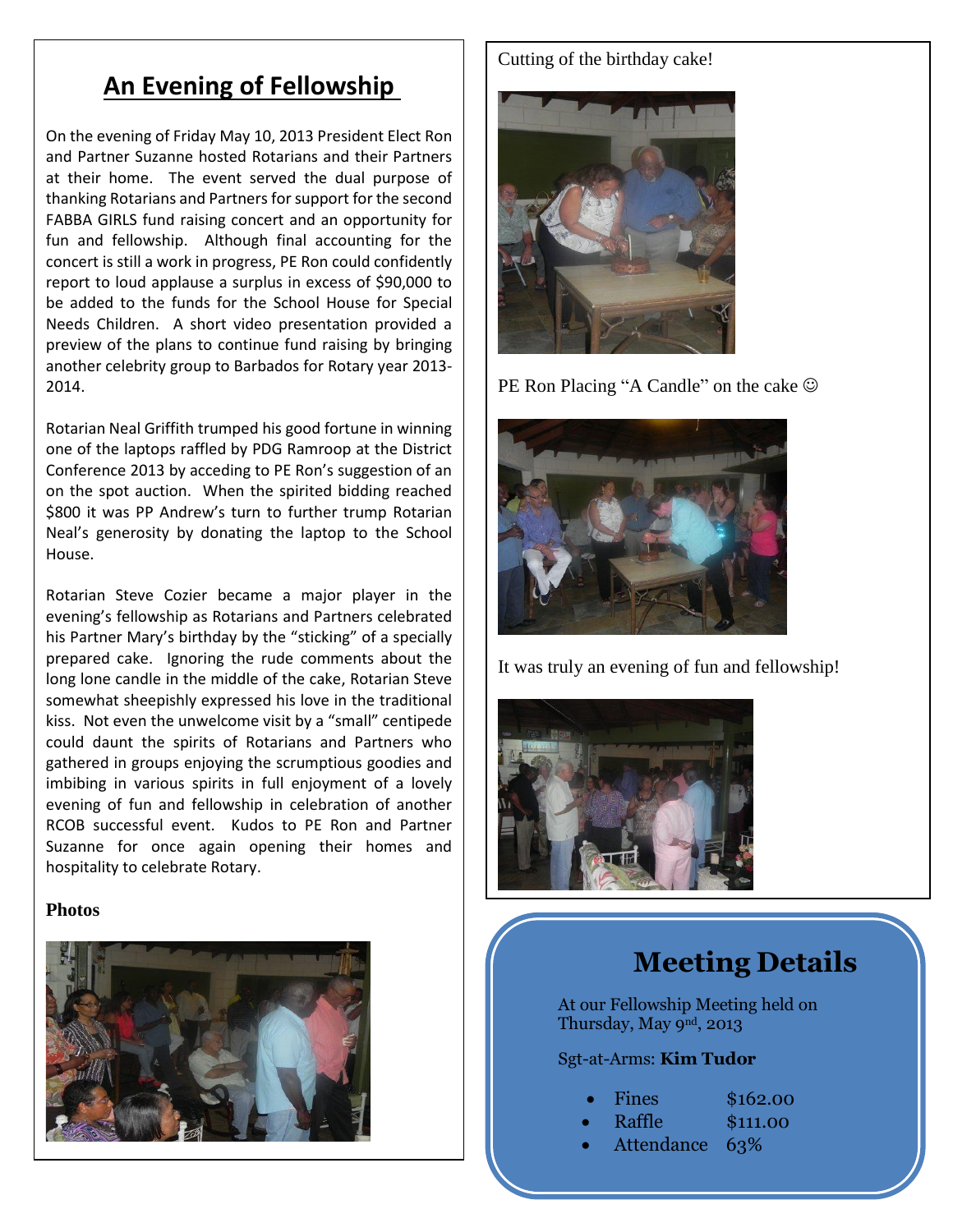## **GREETERS student designs a backpack bed Former Rotary Youth Exchange for the homeless**

During Australia's colder months, emergency shelters often fill to capacity. Many homeless people searching for a warm bed are turned away, handed a piece of cardboard and a blanket for the night.

Tony Clark, an IT entrepreneur, 199[2 Rotary Youth](http://www.rotary.org/en/StudentsAndYouth/YouthPrograms/RotaryYouthExchange/Pages/ridefault.aspx)  [Exchange](http://www.rotary.org/en/StudentsAndYouth/YouthPrograms/RotaryYouthExchange/Pages/ridefault.aspx) student, and the founder of the Melbournebased nonprofit Swags for Homeless, offers an alternative.

In the past year, his organization has distributed more than 3,000 swags, or portable sleeping units, to charities and shelters throughout Australia, New Zealand, Germany, and the United Kingdom. The Backpack Beds, which Clark and his wife, Lisa, designed, are made of a lightweight fabric and have a built-in, 6-foot foam mattress and mosquito netting. But most important, they offer warmth with their waterproof, windproof design. The entire assembly weighs only 6.5 pounds and rolls into a backpack.

Clark was inspired to start the nonprofit when he questioned why so many shelters didn't provide homeless people with proper outdoor bedding. He immediately began working on designs for the versatile bed.

"I thought to myself, 'How would I like to be treated if I slept on the street?'" Clark says. "Homeless people suffering from frostbite, hypothermia, and trench foot are common in wealthy countries. A Backpack Bed is an interim crisis measure – one that can save the lives of those without shelter."

The bed, which can be purchased with a A\$68 donation, has won four international honors, including the Australian International Design Award and the German Red Dot "Best of the Best" award – one of the most prestigious accolades in the product design world.

The innovative beds offers more than physical comfort, say those who have used them – they also provide a renewed sense of dignity.

"Until people are faced with living on the streets, they have no idea of what is involved. Just getting a shower, finding a toilet, or trying to wash clothes becomes a big event," says Matt, a young homeless man in Australia. "This is the third time I have been on the streets, and previously I didn't even have a blanket. Tony Clark and his organization change the lives of people like me."

The success of Swags for Homeless throughout Australia and Europe has encouraged Clark to bring his Backpack Beds to the United States. Rotary clubs in District 9800, which includes Melbourne, funded and transported 100 beds to Baltimore and parts of New Jersey and New York to help the region's homeless and those displaced by Hurricane Sandy. District 7500 (New Jersey) worked with Australian Rotarians to coordinate the effort. Swags for Homeless also donated 60 beds for distribution in Chicago, Washington, D.C., and Los Angeles.

"We knew we had to take this idea and spread its success to other countries and help save others," Clark says. "Thanks to Rotary, this is an important moment: It will be the first time Backpack Beds will be distributed to streetsleeping homeless and disaster victims in the USA."



**Tony and his wife Lisa with the Backpack Bed they designed. Bottom: The bed has won four global product design awards.** *Photos courtesy of Tony Clark*

*Article by:*  Megan Ferringer The Rotarian - June 2013